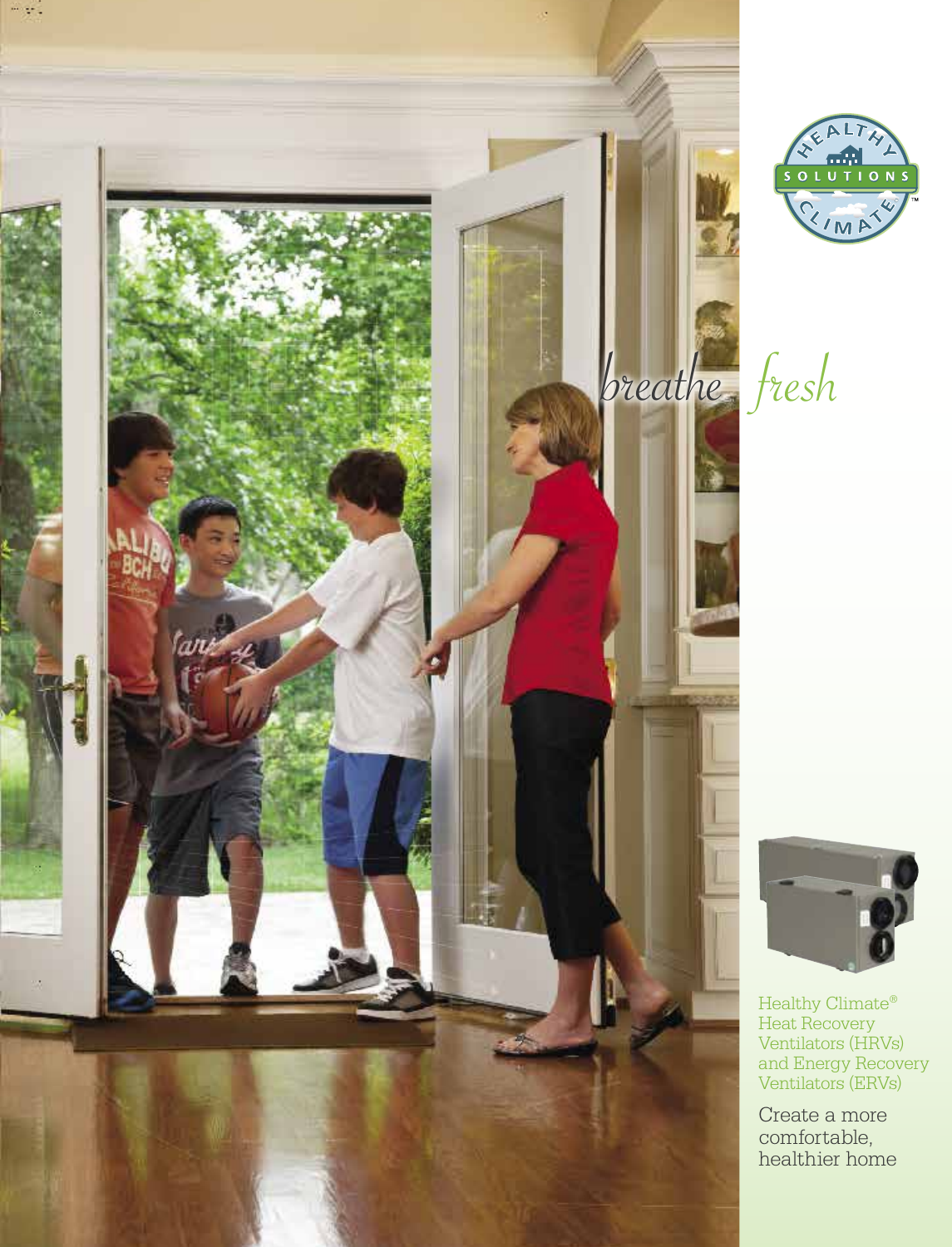# Breathe in spring-fresh air, any time of year.

A little fresh air from outside can make your house feel like spring inside. Opening a window can do the trick, but this just isn't practical during the hotter and colder months of the year, plus it invites pollen and other airborne particulates into your home. Air fresheners and candles can fill your air with a spring-fresh scent, but they can emit potentially harmful chemicals. Fortunately, Lennox offers a better way to enjoy natural ventilation.

Healthy Climate® Heat Recovery Ventilators (HRVs) and Energy Recovery Ventilators (ERVs) draw just the right amount of air from outside, while expelling odors, chemicals and contaminants from your home. While stale air from the house is moved outside, air circulated inside your home is kept comfortable, and no energy is wasted.



## Better air is a welcome addition to any home

Today's newer homes provide great energysaving benefits, but they can also produce the unwanted side effect of sealing in stale and stuffy air. Consider a ventilator if your home includes any of the following:

Tight construction helps create a barrier against drafts, dust and the elements. But it can also lead to a buildup of moisture and pollutants and prevent fresh air from entering your home.

Attached garages can contain contaminants such as bacteria and odors from unsealed food, garbage and recycling bins. Fumes from cars and toxins from leaking containers can also seep into the air and find their way into your home.

Spray foam insulation seals and strengthens walls and floors, helping keep your home warm in the winter and cool in the summer. Unfortunately, this also means that indoor air is continually recirculated, which can make the air in your home stale, stuffy and unhealthy.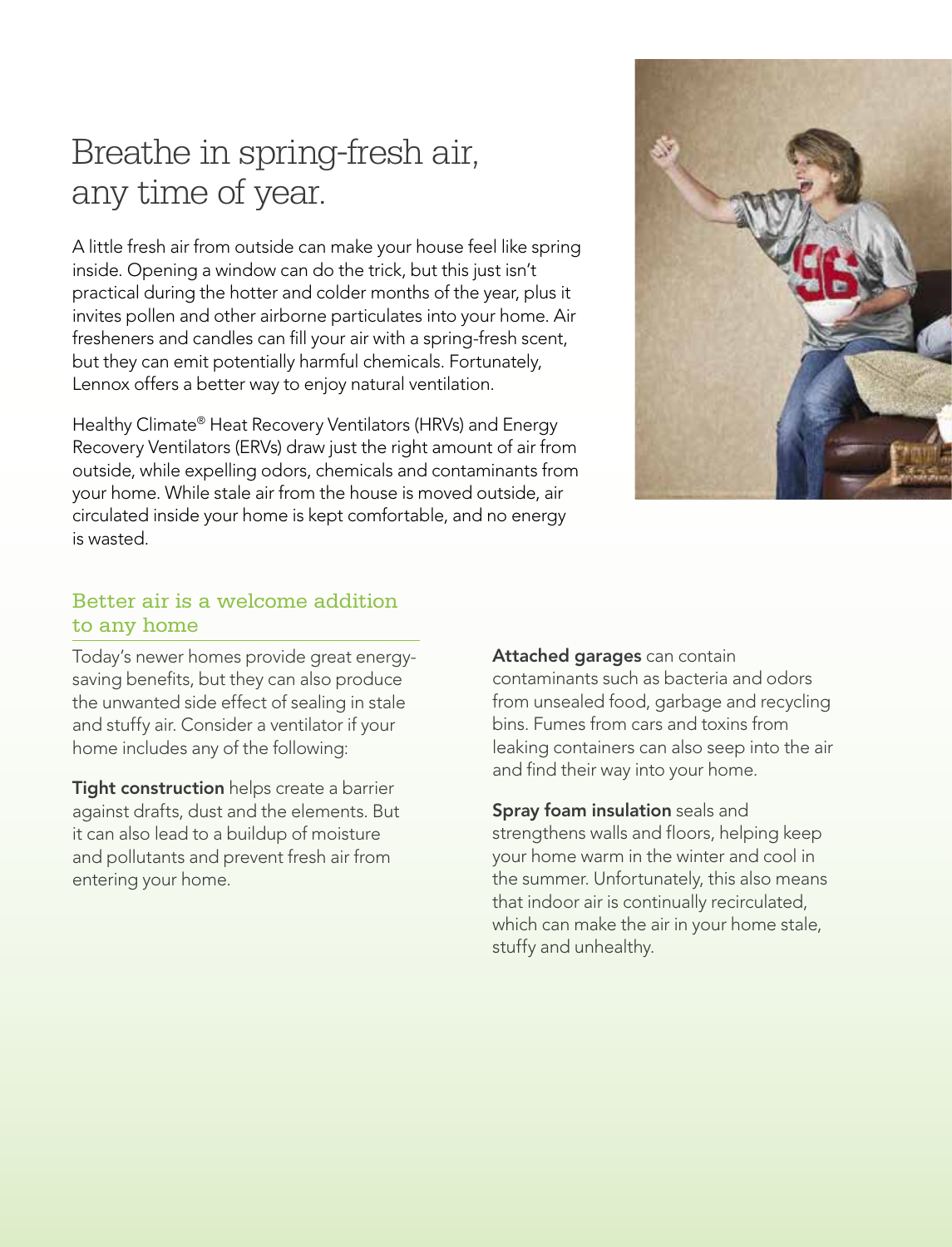

# Choosing the right ventilator for your home

The ventilator that's right for you will depend on your climate and comfort needs. You'll have the peace of mind knowing each one is built to Lennox' exacting quality and reliability standards, and backed by a full 5-year limited warranty. The HRV's aluminum core also includes a limited lifetime warranty.

#### Heat Recovery Ventilator (HRV)

Well-suited for both colder climates and dry or desert-like areas, the HRV harnesses heat from inside your home and transfers it to incoming fresh air. This heat recovery process enhances your comfort and helps control wintertime condensation that can damage windows, insulation and furniture.

#### Energy Recovery Ventilator (ERV)

Ideal for warmer, more humid climates with mild winters, the ERV transfers moisture and heat from incoming fresh air to the outgoing airstream. In fact, it can remove nearly half of the moisture from the incoming air, helping keep your home cool and dry.



#### How it works: ERV